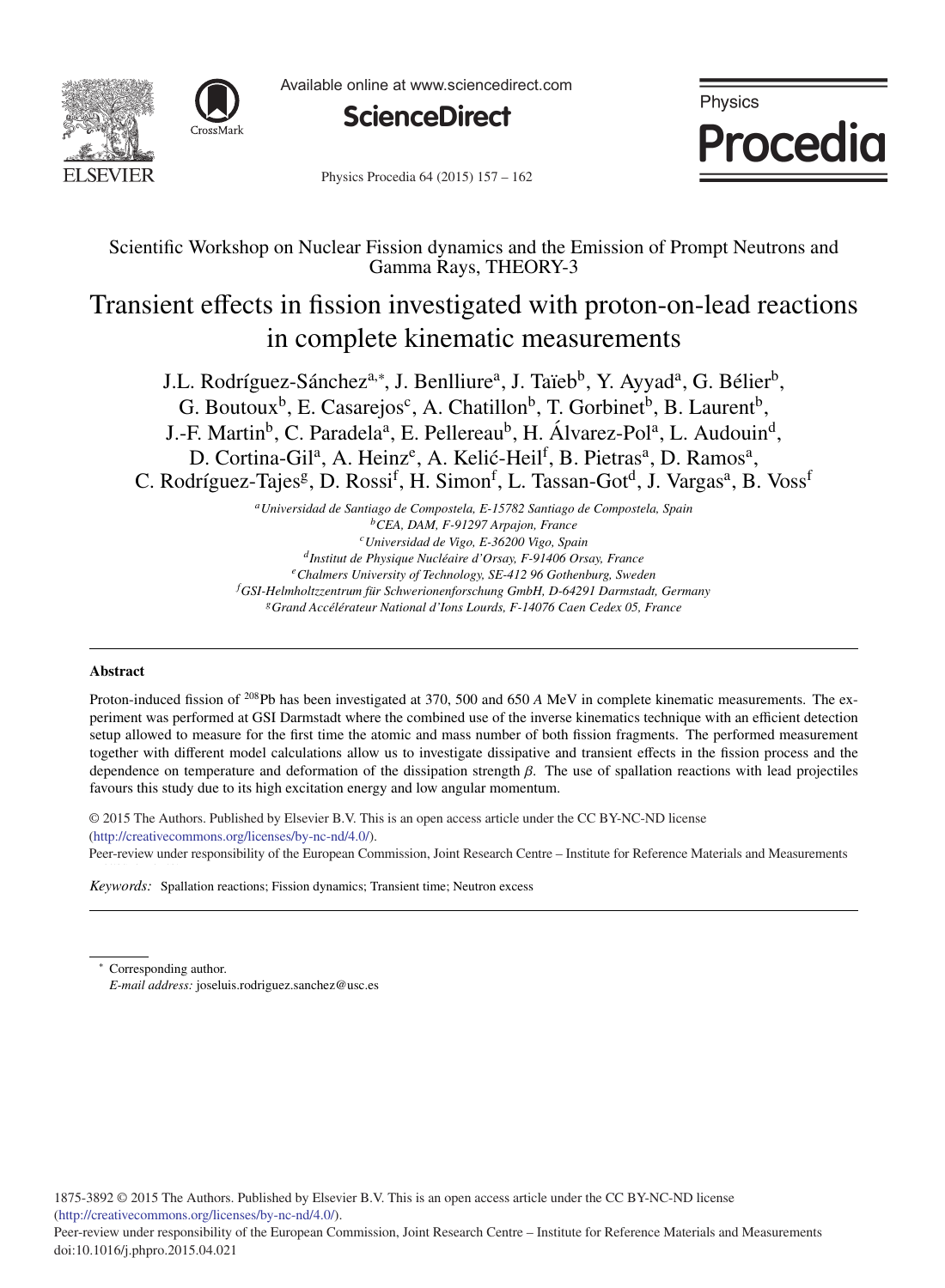# 1. Introduction

More than 75 years ago, Otto Hahn and Fritz Stressmann discovered nuclear fission. Since then, considerable experimental and theoretical works have been undertaken on this process. A few months after the discovery of fission, Bohr and Wheeler derived a relationship for the fission width dependence on the excitation energy from simple statistical assumptions. However, the theory of Bohr and Wheeler did not allow to explain the high neutron multiplicities observed in recent experiments (Hinde et al. (1992)). Therefore, a dynamical description of the fission process seems more apropiate (Fröbrich et al. (1993)).

The description of fission as a dynamical process was already proposed by Kramers (Kramers (1940)), who introduced into fission process the concept of dissipation which represents the transformation of intrinsic energy into collective motion and is quantified by the dissipation strength  $\beta$ . Dissipative effects were clearly obserbed from preand post-scission neutron multiplicities (Hilsher and Rossner (1992)),  $\gamma$  ray (Hofman (1994)) and charged particles (Lestone (1993)). Recently, it has also been stablished that dissipative effects can explain fusion-fission cross sections at low excitation energies (Lestone and McCalla (2009)).

Unfortunately, Kramers' picture of fission fails at high excitation energies (Jurado et al. (2005)) where nuclei need a certain time (transient time or delay time) to explore the potential-energy landscape. Therefore, the stationary fission width is suppressed at shorter times (Grange et al. (1983)) requiring a certain transient time to establish a ´ quasi-stationary flux over the fission barrier. Transient time effects have recently been investigated within fission cross sections of spallation reactions (Jurado et al. (2003); Benlliure et al. (2006); Ayyad et al. (2014)). These works have shown evidences of transient effects at high excitation energies of proton- and deuterium-induced fission from subactinides to actinides.

However, after these important theoretical efforts, the nature and magnitude of nuclear dissipation and its dependence on temperature and deformation are still under debate (Lestone and McCalla (2009); Fröbrich and Gontchar (1998); Dioszegi et al. (2001); Jurado et al. (2004)). Moreover, the estimated values of  $\beta$  fluctuate between 2 and 30  $\times$  10<sup>21</sup> s<sup>-1</sup>, depending on the experimental observable.

In this context, new experimental setups (Schmidt et al. (2000); Boutoux et al. (2013)) have been developed to obtain new observables to shed light on dynamical effects. From the first experiment (Schmidt et al. (2000)), new observables, such as the partial fission cross sections and the width of the charge distributions of the fission fragments as a function of the atomic number of the fissioning system, were investigated (Jurado et al. (2004); Schmitt et al. (2007)). These works concluded that the dissipation strength does not depend on the temperature. This same conclusion was recently obtained for proton-induced fission of  $181$ Ta (Ayyad et al. (2014)) with a dissipation parameter of  $4.5 \times 10^{21}$  s<sup>-1</sup>.

In the present work, highly excited fissioning systems with compact shapes and low angular momentum are produced in spallation reactions. Using inverse kinematics, both fission fragments are identified for the first time in atomic and mass number. Concerning to the dynamical effects, we investigate previous observables such as the fission cross sections to obtain information about the value of the dissipation strength and its dependence on temperature. Moreover, we introduce a new experimental observable, the neutron excess, that seems to be sensitive to the dissipation beyond the saddle point. It is exploited to deduce a quantitative value for the dissipation strength from the saddle to the scission point. The new observable should help solving the questions on the dissipation strength beyond the saddle point and its variation with deformation.

# 2. Experiment

The experiment was performed at the GSI facilities in Darmstadt (Germany), where the SIS18 synchrotron was able to accelerate beams of <sup>208</sup>Pb at 370, 500 and 650 *A* MeV with an intensity around  $10^5$  ions/s. The reactions were produced in a cylindrical target filled with liquid-hydrogen  $(85 \text{ mg/cm}^2)$ . The use of the inverse kinematics technique facilitates the detection of both fission fragments because these ones leave the target with high kinetic energy, covering a narrow angular range in the forward direction. To register and identify both fission fragments an advanced detection setup (Rodríguez-Sánchez et al. (2013); Pellereau et al. (2013)) was mounted behind the target covering the complete angular range of the two fragments. This setup, together with a high precision tracking of trajectories, permits us to separate fission from other reaction channels and identify in atomic and mass number both fragments.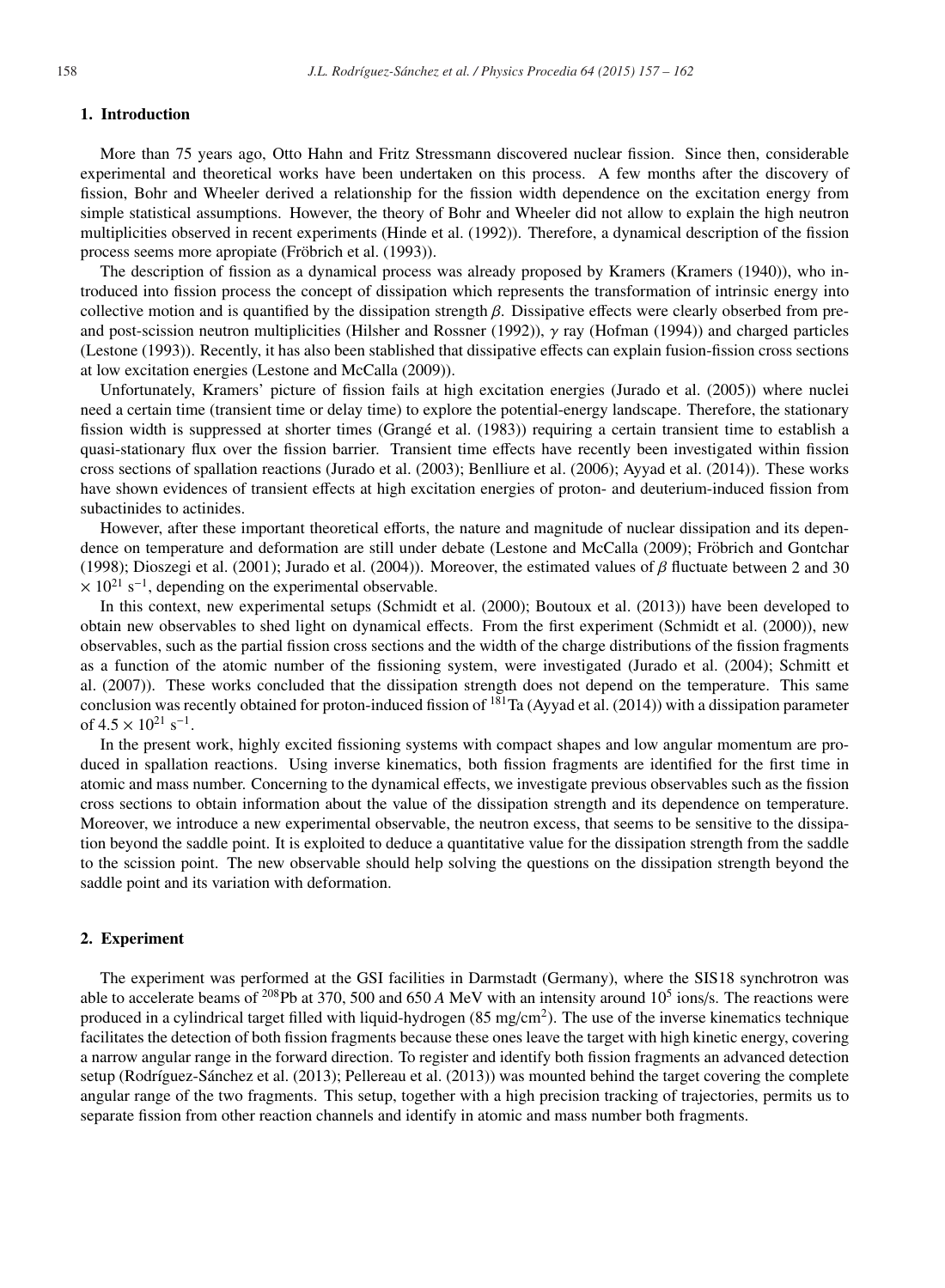The experimental setup is divided in two parts, one to characterize the beam and another one to determine the fission events. The first part consists of a plastic scintillator detector (Start), an ionization chamber and a time projection chamber. These last two detectors provide the beam identification and its position on the target, respectively.

The second part consists of a double ionization chamber (Twin MUSIC), two Multi-Wire Proportional Counters (MWPCs), A Large Acceptance DIpole magNet (ALADIN) and a Time-of-Flight Wall (ToF Wall). The Twin MUSIC has a central cathode that divides its volumen into two active parts. This detector provides ten energy loss and drift time measurements which allow us to obtain the atomic number of both fragments with a resolution below 0.45 units (FWHM) and their polar angles with a resolution below 0.5 mrad (FWHM). MWPCs, situated upstream and downstream the ALADIN magnet, provide the horizontal (X) and vertical (Y) positions of the fission fragments with a resolution below 300  $\mu$ m and 3 mm (FWHM), respectively. Finally, the ToF Wall of 28 plastic scintillators allows us to measure the ToF of the fission fragments with a resolution around 40 ps (FWHM).

A complete kinematic measurement was achieved by adding two detectors for light particles. The first one was placed in front of the Twin MUSIC, which was used to measure the light charged particles, while the second one was placed behind the ALADIN magnet to measure the neutron multiplicities.

Full identification of fission fragments is made using a ray-tracing method coupled to GEANT4 simulations. The measured ToF together with the flight path reconstructed by tracking are used to deduce the velocity of the fragments. The x positions from the MWPCs and the angles from the Twin MUSIC give access to the curvatures of the trajectories, which provide the magnetic rigidity of the fragments taking into account the value of the magnetic field. The complete identification of fission fragments is performed by determining their mass numbers (A), which are deduced for each fission fragment from the magnetic rigidity, velocity and atomic number, according to the equation:

$$
A = \frac{eZ}{u} \frac{B\rho}{\beta \gamma c} \tag{1}
$$

where Z is the atomic number provided by the Twin MUSIC, B is the magnetic field inside the magnet,  $\rho$  is the radius of the trajectory, u is the atomic mass unit, e is the electron charge,  $\gamma = 1/\sqrt{1 - v^2/c^2}$ , v is the velocity of the ion and c is the velocity of light.

Fig. 1 shows the identification of fission fragments of <sup>208</sup>Pb+p at 500 *A* MeV. In Fig. 1(a) we represent the mass over atomic-number spectrum for a atomic number  $Z = 40$ . This spectrum was calibrated with a previous measurement (Fernández-Domínguez et al. (2005)) from FRS, achieving a mass resolution around 0.63 units (FWHM) for mass number  $A = 93$  and atomic-number resolutions below 0.45 units (FWHM). Finally, Fig. 1(b) shows a complete identification in mass and atomic number between  $Z = 35$  and  $Z = 45$ .



Fig. 1. (Color online) Identification in atomic and mass number of fission fragments of 208Pb+p at 500 *A* MeV. (a) Mass over atomic number for fission fragments with  $Z = 40$ . The numbers over the peaks mean the mass number. (b) Complete identification of fission fragments.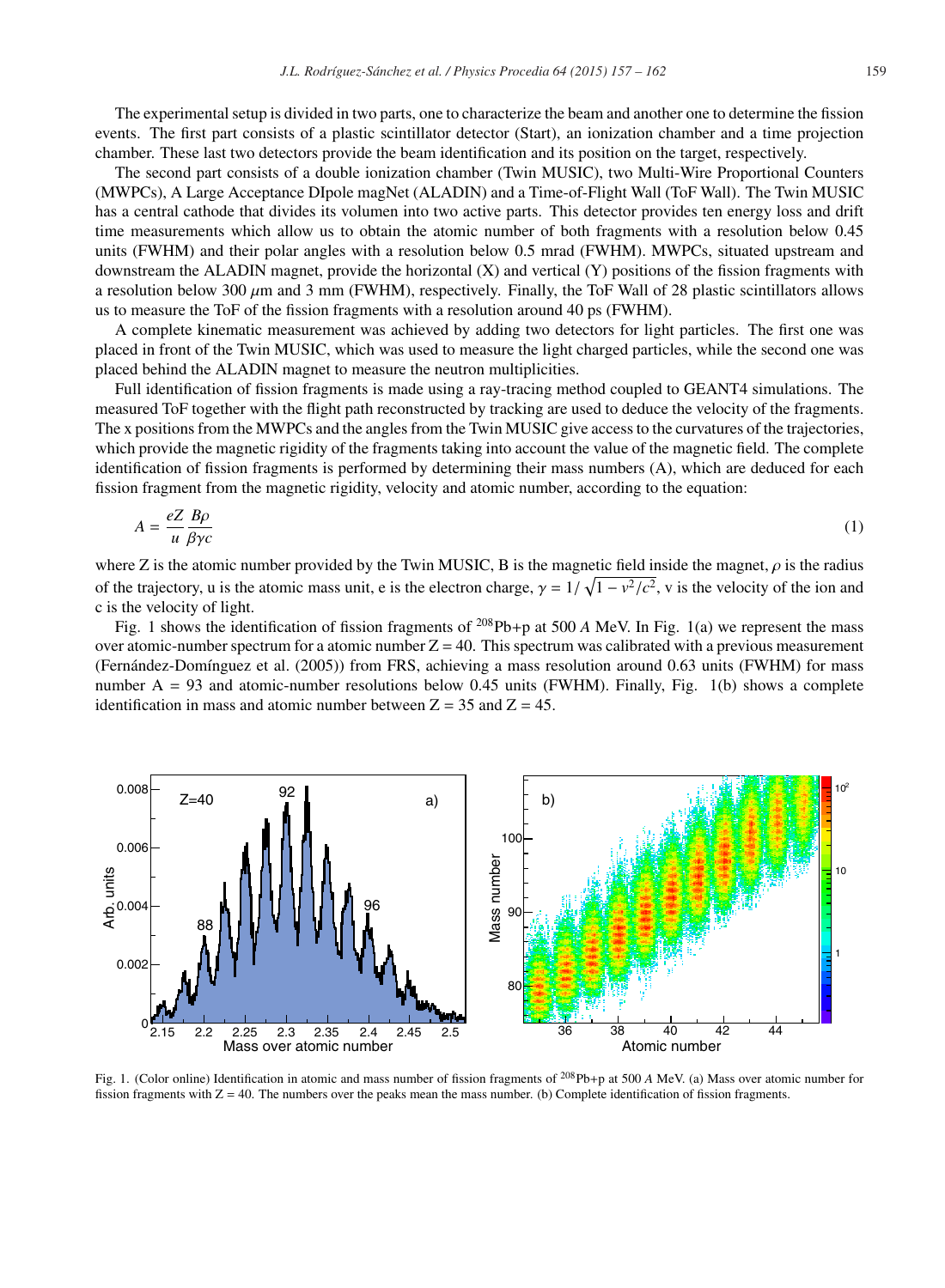### 3. Results

#### *3.1. Transient e*ff*ects from fission cross sections*

For the investigation of transient effects we have coupled two reaction codes. The Liège intra-nuclear cascade code INCL4.6 (Boudard et al. (2013)), which describes the fast interaction between the proton and the lead target as a series of nucleon-nucleon collisions leading to an excited remnant, is coupled to the statistical evaporation code ABLA07  $(Kelic-Heil et al. (2008))$ . In this code, dissipative and transient effects in fission are described by using an analytical description of the time-dependent fission width as obtained from a Fokker-Planck equation describing the diffusion across the fission barrier.

In Fig. 2 we present different calculations compared with the cross sections measured for proton-induced fission of <sup>208</sup>Pb (Fig. 2(a)) and <sup>209</sup>Bi (Fig. 2(b)). The dot-dashed lines represent the result of a calculation taking into account dissipative effects with a value of the reduced dissipation parameter  $\beta = 4.5 \times 10^{21} \text{ s}^{-1}$ , but not considering transient effects. These calculations correspond to the description of the fission process proposed by Kramers (Kramers (1940)). As can be seen in the figures, these calculations clearly overestimate the fission cross sections at high proton energies. However, the calculations describe rather well the cross sections for proton energies below 200 MeV in both cases. This result is in agreement with other works (Lestone and McCalla (2009); Ayyad et al. (2014)), where the authors did not observe transient time effects for excitation energies below 100 - 150 MeV.

In the same figure, the solid lines correspond to calculations considering a time-dependent fission width using the same value for the reduced dissipation parameter ( $\beta = 4.5 \times 10^{21}$  s<sup>-1</sup>). As can be seen, these calculations nicely describe the complete excitation function of fission cross sections. The comparison with the calculations without transient effects would indicate that these effects appear at proton energies above 200 MeV, which corresponds to a mean excitation energy of 110 MeV.



Fig. 2. (Color online) Dissipative and transient effects observed in fission cross sections. Different data in comparison to the dynamical description based on time-independent fission width given by Kramers (dot-dashed lines) and to calculations using INCL4.6+ABLA07 for different values of the reduced dissipation parameter β. (a) Proton-induced fission cross sections of <sup>208</sup>Pb obtained in this work (open circles) in comparison to other data (Rodríguez-Sánchez et al. (2013)). (b) Proton-induced fission cross sections of <sup>209</sup>Bi (Kotov et al. (2006); Shigaev et al. (1973); Konshin et al. (1966); Flerov et al. (1972); Brandt et al. (1972)).

The dotted and dashed lines in Fig. 2 represent similar calculations but with different values of the reduced dissipation parameter,  $\beta = 3.5 \times 10^{21} \text{ s}^{-1}$  and  $\beta = 5.5 \times 10^{21} \text{ s}^{-1}$  respectively. These additional calculations are used to illustrate that all cross sections of proton-induced fission of  $^{208}Pb$  and  $^{209}Bi$  can be described with the same value of the reduced dissipation parameter. Therefore, we do not obserbe any evidence for a temperature dependence of the dissipation strength. Moreover, the calculations for proton-induced fission of <sup>209</sup>Bi allow us to validate our parameters.

Our results for the onset of transient effects at excitation energies above 110 MeV and the temperature independence of the dissipation strength coincide with the ones obtained in other works (Lestone and McCalla (2009); Grange et al. ´ (1983); Ayyad et al. (2014); Schmitt et al. (2007)).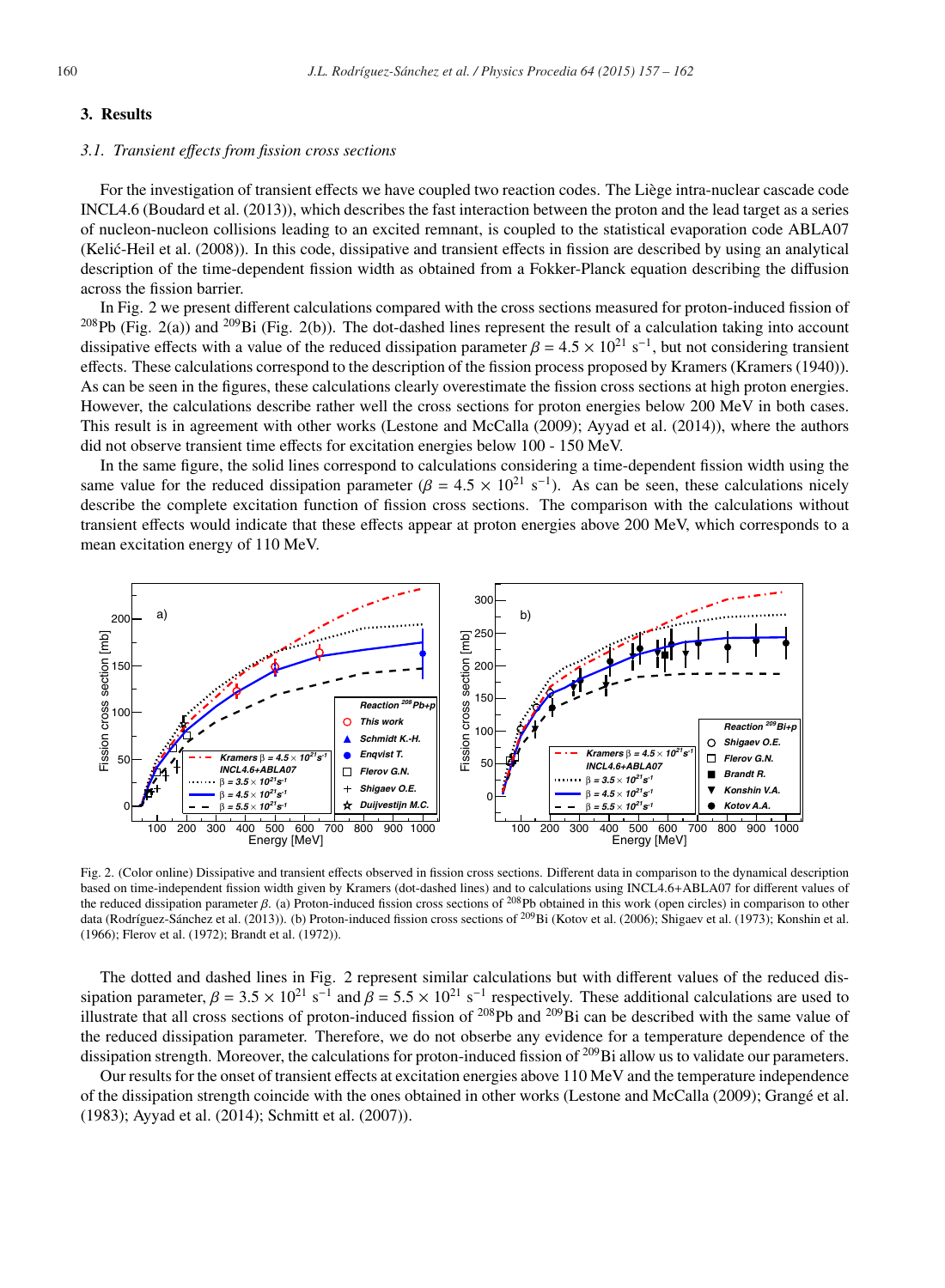#### *3.2. Dissipative e*ff*ects from neutron excess*

Another fundamental question about the dissipation parameter is the dependence on deformation, which has been investigated in other works (Fröbrich and Gontchar (1998); Dioszegi et al. (2001)). This dependence is related with the fission dynamics beyond the saddle point, where it is very known that the compound fissioning system needs certain time to evolve from the saddle to the scission point. During this time, fissioning nuclei have the posibility of evaporating neutrons.

This time was firstly calculated by H. Hofmann (Hofmann and Nix (1983)), who obtained an analytical solution based on the dynamical picture of Kramers. Following their solution, the saddle-to-scission time ( $\tau_{ssc}$ ) can be calculated according to:

$$
\tau_{ssc} = \left( \left[ 1 + \left( \frac{\beta}{2\omega_0} \right)^2 \right]^{1/2} + \frac{\beta}{2\omega_0} \right) \tau_{ssc}^0 \tag{2}
$$

where  $\omega_0$  is the frecuency of the inverted oscillator potencial at the saddle point,  $\beta$  is the reduced dissipation parameter and  $\tau_{\rm \scriptscriptstyle Ssc}^0$  is the non-dissipative saddle-to-scission time that is also described in Ref. (Hofmann and Nix (1983)).

With the idea of investigating the dissipative effects between the saddle and the scission point, we have implemented this equation in the evaporation code ABLA07 (Kelić-Heil et al. (2008)). In this preliminary calculations we propose as observable the neutron excess, which is obtained as the mean number of neutrons over the atomic number. This observable is displayed as a function of the atomic number in Fig. 3 for 208Pb+p at 500 *A* MeV. In this figure, we compare our measurement (open squares) with previous measurement performed by B. Fernández (open circles) (Fernández-Domínguez et al. (2005)) at FRS, where they only measured one fission fragment. As can be seen, our measurement (open squares) is in agreement with previous one.



Fig. 3. (Color online) Dissipative effects obserbed on neutron excess for the reaction <sup>208</sup>Pb+p at 500 *A* MeV obtained in this work (open squares) in comparison with previous measurement (open circles) (Fernández-Domínguez et al. (2005)). The full line represents a calculation considering no evaporation between the saddle and the scission point. The dashed line corresponds to a calculation based on statistical model and the dotted line represents a calculation using the dissipative model based on the dynamical picture of Kramers.

The neutron excess is compared with a calculation considering no evaporation effects (solid line) between the saddle and the scission point. As can be seen in the figure, this calculation clearly overestimates the neutron excess for both measurements. This overestimation indicates the need of a saddle-to-scission time. Taking into account this fact, we also compare the data with a calculation considering the non-dissipative saddle-to-scission time  $(\tau_{ssc}^0)$ , which is represented by dashed line. This calculation also overestimates both measurements and therefore this result clearly indicates the need of dissipative effects. Finally, we compare the data with a dissipative calculation (dotted line) for a reduced dissipation parameter of  $9 \times 10^{21}$  s<sup>-1</sup>. This calculation clearly describes both measurements and confirms a deformation dependence of the dissipation parameter, which was pointed out in other works (Fröbrich et al. (1993); Paul and Thoennessen (1994)). However, the value of the dissipation parameter and its dependences could depend on